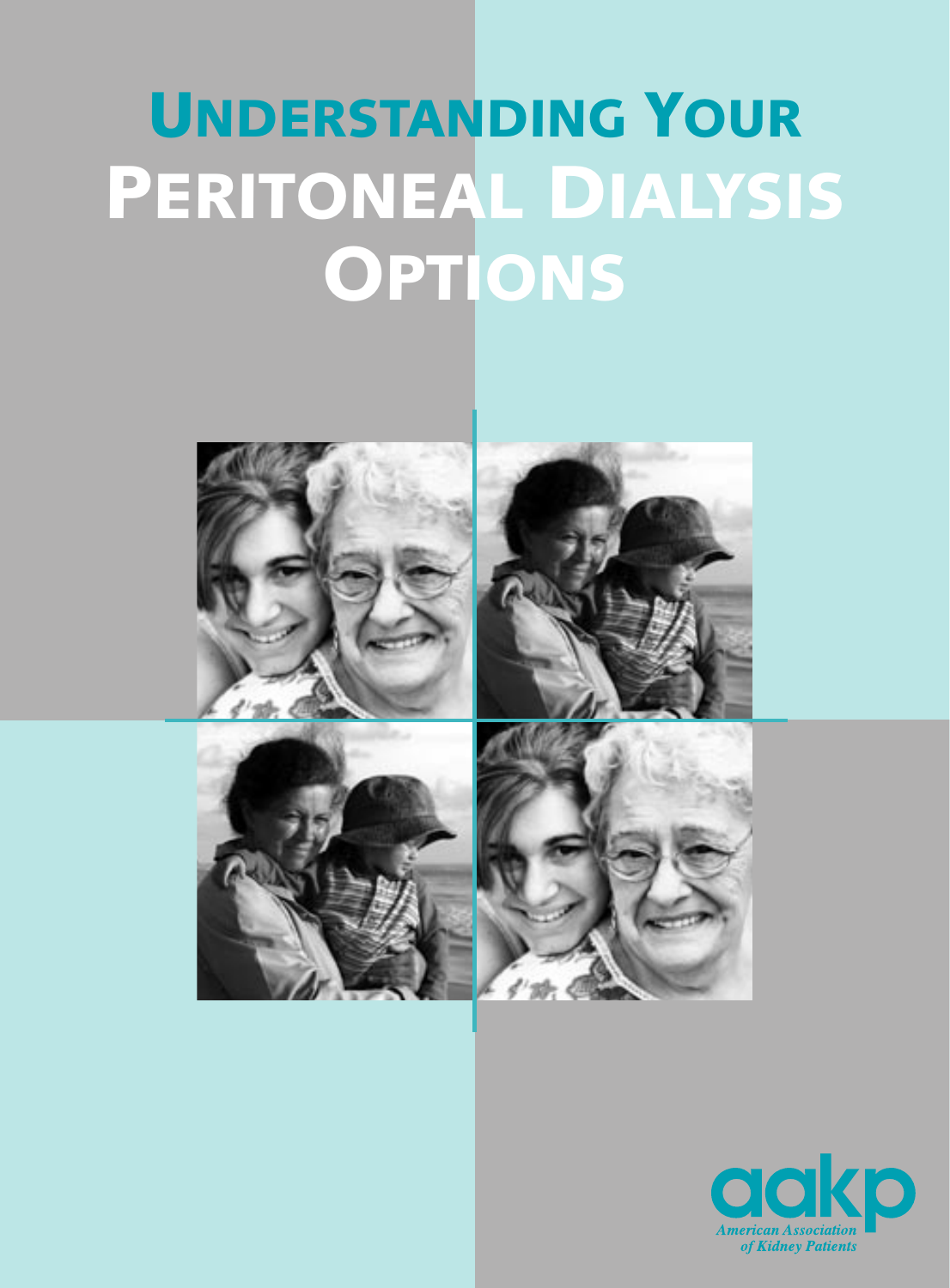

AMERICAN ASSOCIATION OF KIDNEY PATIENTS 3505 E. FRONTAGE RD., SUITE 315 • TAMPA, FL 33607 TOLL FREE: 800-749-2257 • FAX: 813-636-8122 • WWW.AAKP.ORG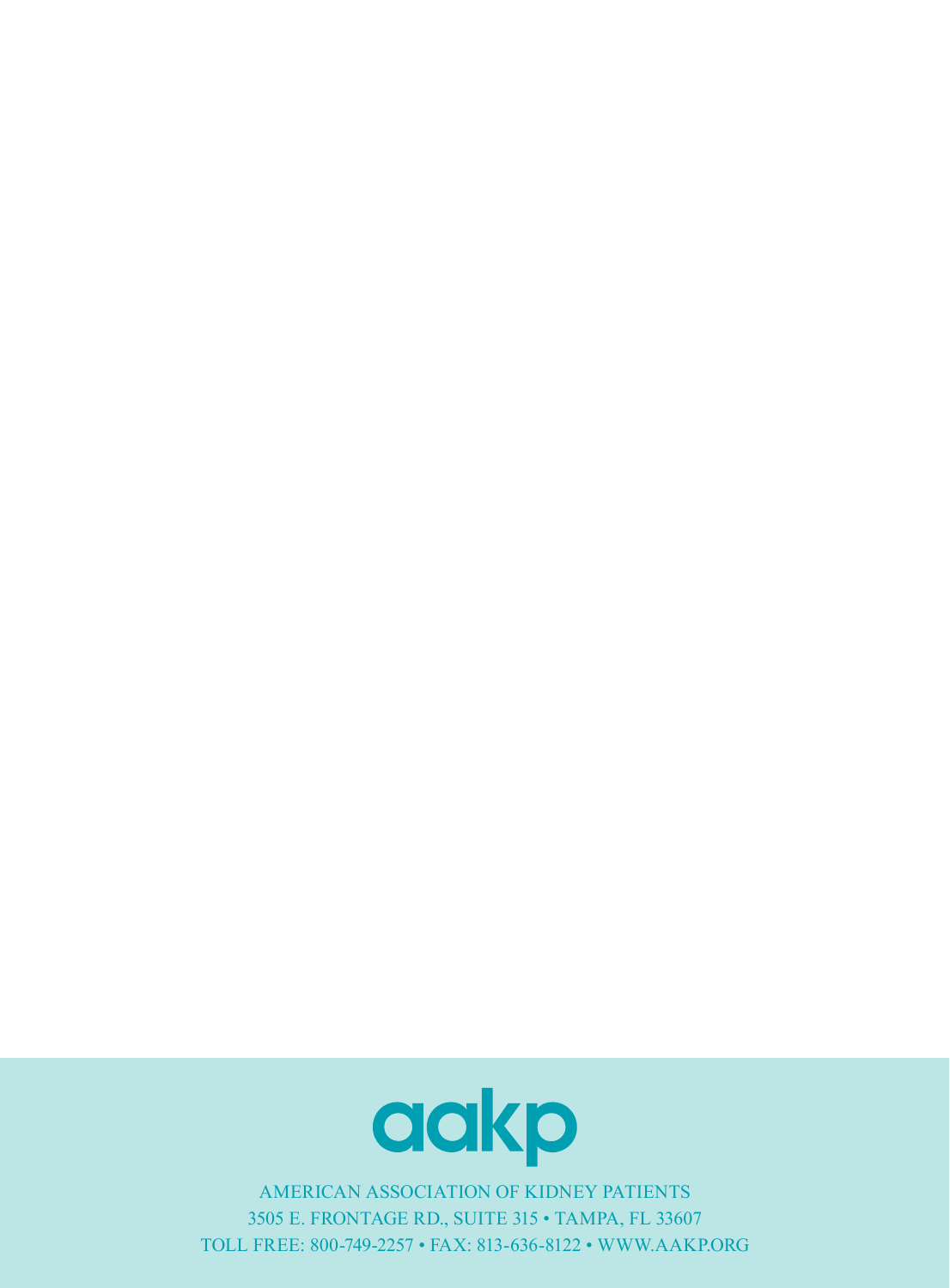### UNDERSTANDING YOUR PERITONEAL DIALYSIS OPTIONS

Healthy kidneys clean your blood by removing excess fluid, minerals and toxins. They also make hormones that keep your bones strong and your blood healthy. As your kidneys fail, harmful toxins build up in your body, your blood pressure may rise, and your body may not make enough red blood cells. When this happens, you need treatment to replace the work of your failed kidneys.

**Peritoneal dialysis (PD)** is one of the available treatment options to remove waste products and excess fluid from the blood when the kidneys are no longer properly functioning. There are many forms of **dialysis** available to patients. PD uses your own **peritoneum** – a natural membrane that covers the abdominal organs and lines the abdominal wall. This membrane acts as a filter. The peritoneum is a porous membrane that allows toxins and fluid to be filtered from the blood.

In order to perform this treatment, a permanent PD access to the **peritoneal cavity** will need to be created. In general, this will require a surgical procedure to insert a small, soft tube, known



PHOTO COURTESY OF BAXTER HEALTHCARE CORPORATION

as a **catheter**. Usually, this will be an outpatient procedure that will include local anesthesia and an intravenous (IV) sedative. A sterile dressing will remain in place about five to seven days. Your PD nurse will change your dressing throughout your PD training program. The healing process will take approximately two to three weeks.

When my father went on PD, it gave him his life back.

Mrs. S. Reilly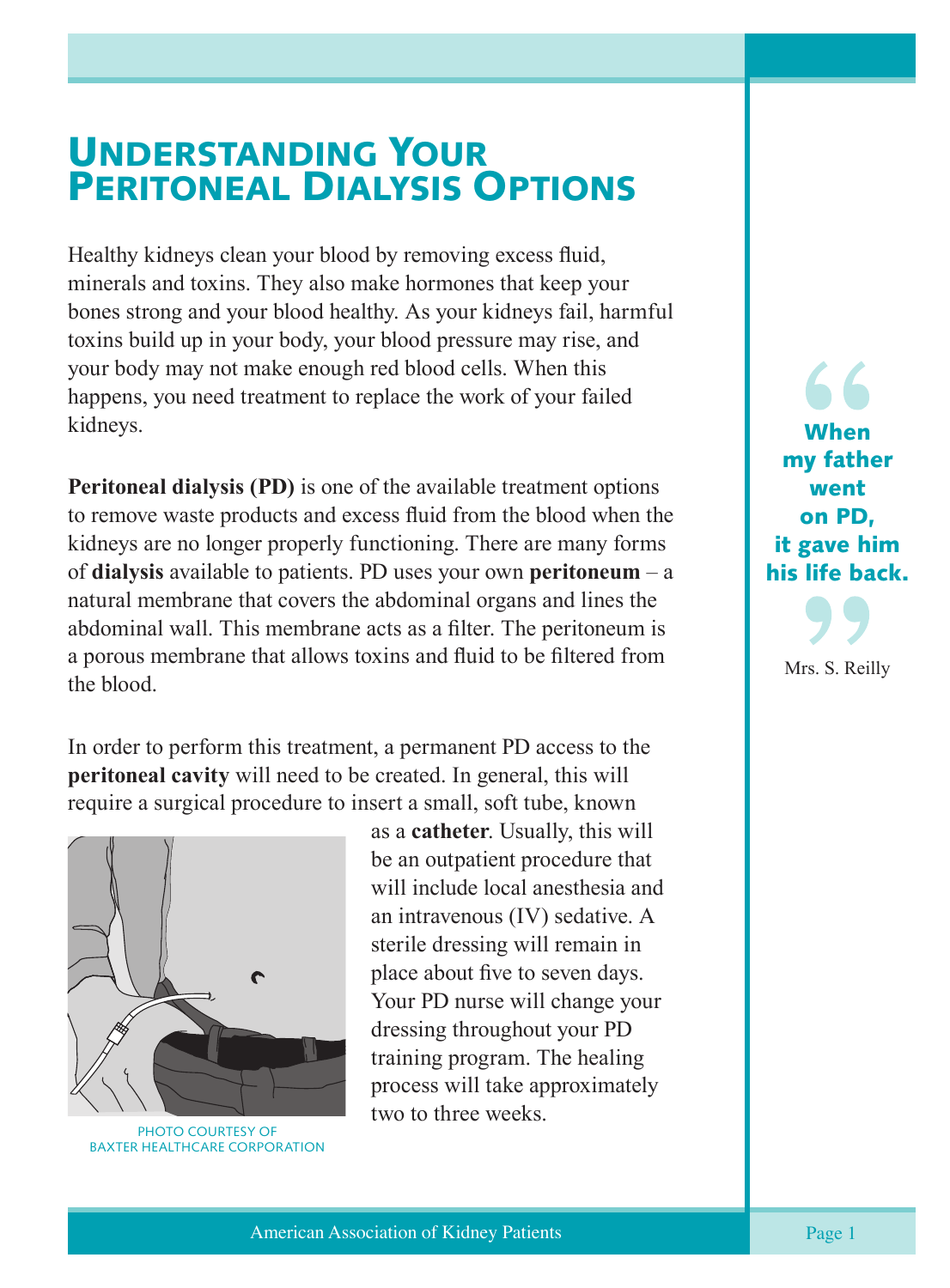

**CONNECT** 



FILL







DRAIN

PHOTOS COURTESY OF BAXTER HEALTHCARE **CORPORATION** 

During your procedure, a catheter is inserted through the abdominal wall and into the peritoneal cavity. The area where the catheter extends from the abdomen is called the exit site. A portion of the catheter remains outside the abdomen and under your clothing, providing a means for attaching the bags of dialysis fluid (dialysate). Your PD nurse will teach you a simple routine for cleaning and looking after the catheter exit site.

When receiving a PD treatment, dialysate will flow into the peritoneal cavity through the catheter. The solution will remain in the cavity for several hours. During this time, waste products and excess fluid pass from the blood into the peritoneal cavity. After the completed dwell time (period the dialysis solution is in your abdomen), the solution will be drained from the cavity. You will then fill the cavity with fresh solution and the process begins again. This process is called an **exchange**. Each time you perform a treatment you will use a new disposable set. Keep in mind, there is potential for infection with any surgical or invasive procedure; therefore you will need to follow proper techniques for performing your treatments. Different types of PD have different schedules of exchanges. Some PD treatments are done during the day while others are at night.

Your doctor will prescribe how many exchanges you will do each day, as well as the amount and type of dialysis fluid you will use. It is important to follow your PD prescription and do all of the exchanges as instructed.

Storage space is needed at home for PD supplies. Delivery of solution bags is typically scheduled once each month. These supplies must be stored in a clean, dry area.

Since you don't have to go to a dialysis center for treatment, PD gives you more control. You can do treatments at home, at work or on trips. This independence makes it especially important that you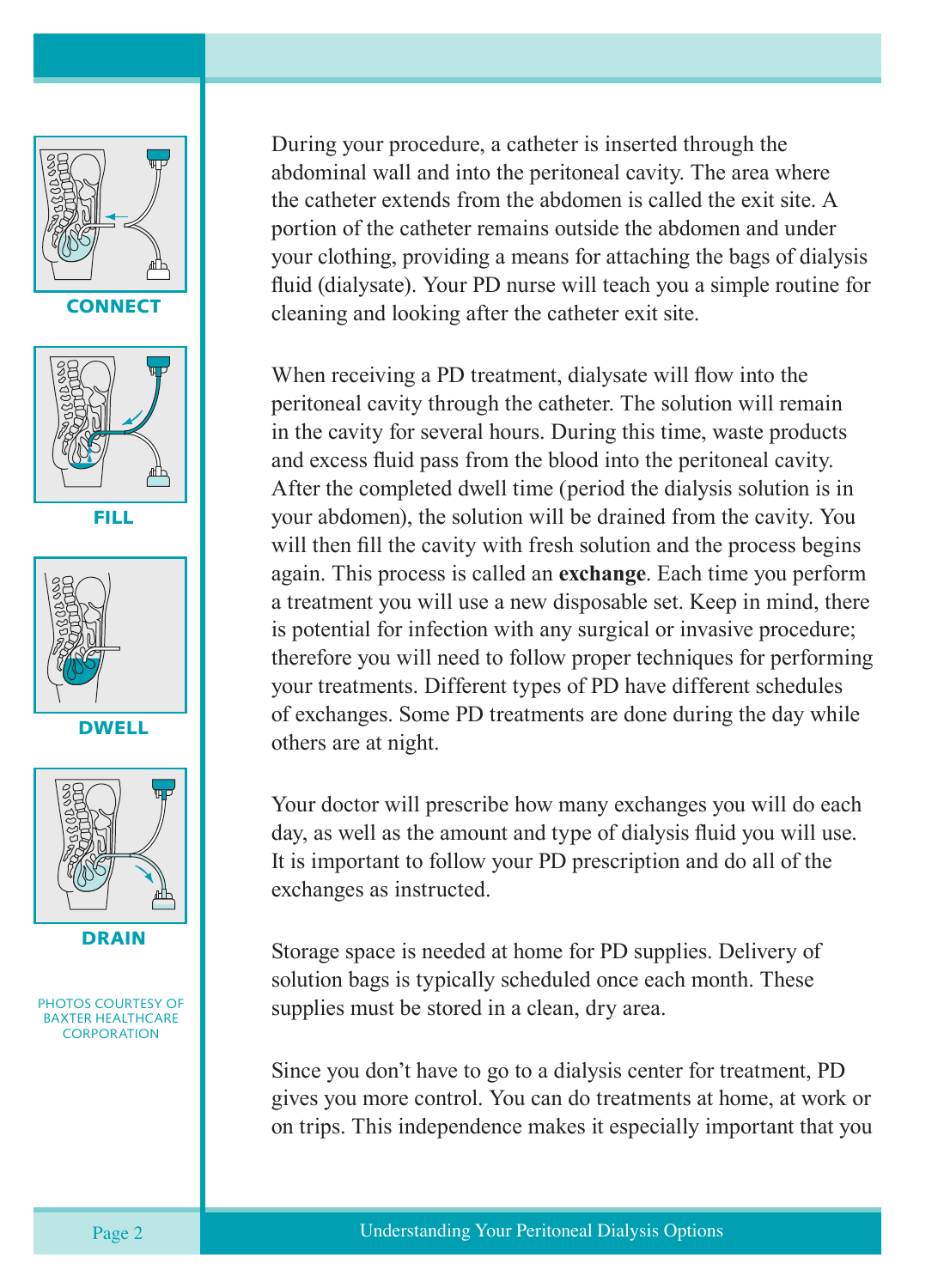work closely with your health care team: your nephrologist, dialysis nurse, dietitian and social worker. The most important member of your health care team is you.

There are two types of PD. One is **continuous ambulatory peritoneal dialysis (CAPD)** and the other is **continuous cycling peritoneal dialysis (CCPD)**. The type of PD you choose will depend on the schedule of exchanges you would like to follow, as well as other medical factors particular to you. You may start with one type of PD and switch to another, or a combination of automated and manual exchanges may work best for you. Work with your health care team to find the best schedule and techniques to meet your lifestyle and health needs. Your doctor will look at your body size, lifestyle, lab tests, and your ability to do the dialysis steps. Both types of PD are continuous, meaning you receive around-the-clock treatment, usually with PD fluid in your abdomen 24 hours a day, seven days a week – similar to the way healthy kidneys work.

Most people with kidney failure can be treated by PD, but there are exceptions. Some people who have had major abdominal operations or scarring of the **peritoneal membrane** may not be good candidates. However, it is important to consult with your health care professional as even some of these cases may allow you to be treated with PD.

### CONTINUOUS AMBULATORY PERITONEAL DIALYSIS (CAPD)

CAPD does not require a machine. It can be done in any place that is clean and well lit. The only equipment you need is a bag full of dialysate fluid and the plastic tubing that comes attached to the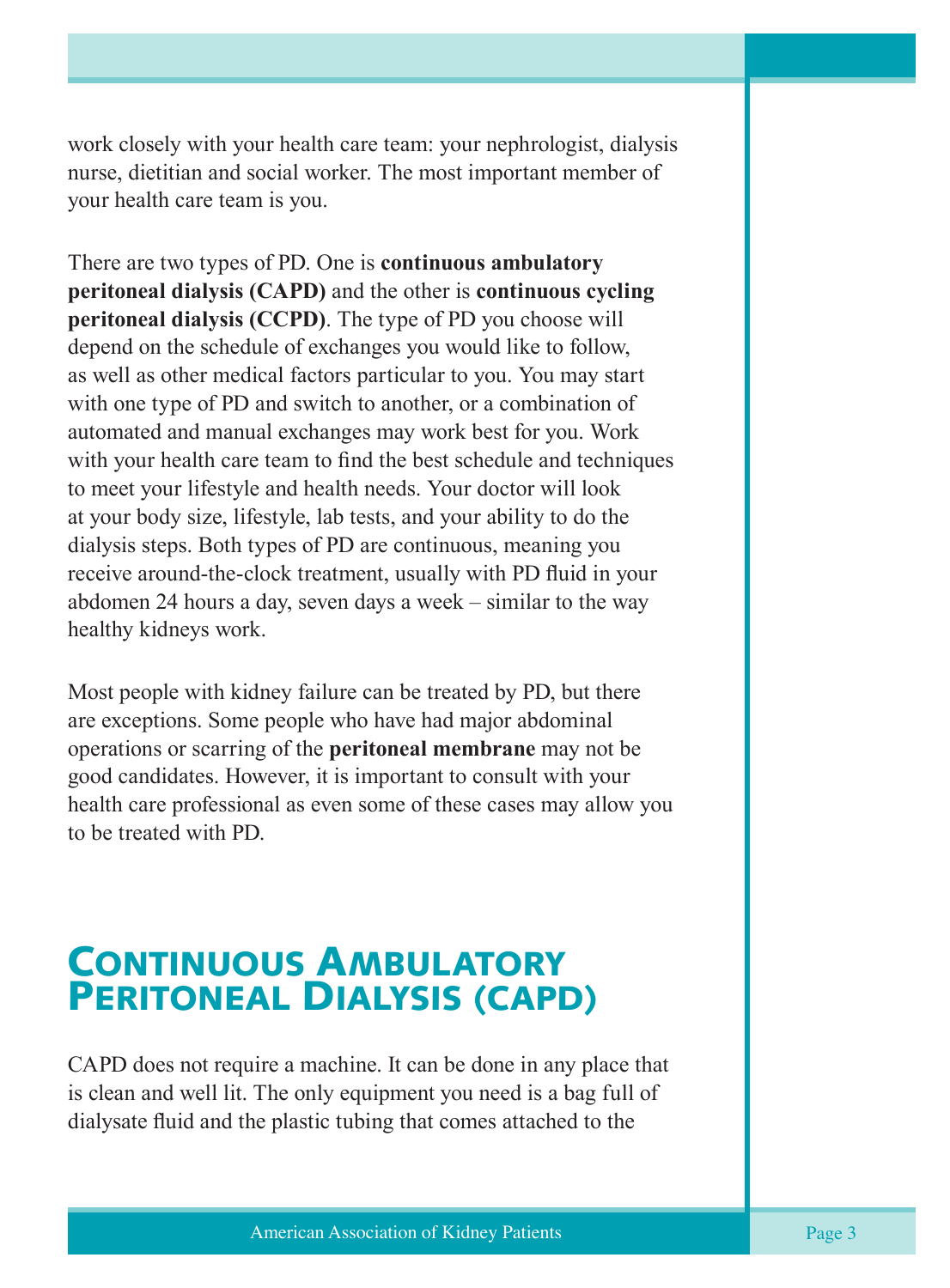I was fascinated by the possibilities. I could control everything myself, make myself more or less dependent, travel for several days, and continue to work. My nurse was never more than a telephone call away. I like the thought of being able to live as normal a life as possible, and went for CAPD.

Ms. A. Norway

bag. A mask is also recommended to prevent the risk of infection. As the word ambulatory suggests, you can walk around with the dialysis solution in your abdomen. CAPD is performed manually and can be done almost anywhere.

With CAPD, dialysis takes place 24 hours a day, seven days a week. The peritoneal membrane acts as a filter, removing toxins and excess fluid from the blood. The toxins and excess fluid cross the membrane into the dialysis solution. They are removed from the body when the dialysis solution is drained during an exchange into a pre-attached drainage bag.

CAPD requires that you have dialysis solution in your abdomen. The amount of dialysate will vary depending on your specific needs. Exchanges are usually performed every four to six hours during the day. After a specified time, the solution, which now contains toxins, is drained into the drainage bag. You then repeat the cycle with a fresh bag of solution.

An exchange of dialysis fluid in CAPD is simple. You will be able to do it yourself once you have been trained by a specialized CAPD nurse. This training usually takes one to two weeks.

The solution bag is hung on an IV pole, using gravity to allow dialysate to flow into the peritoneal cavity. First, empty the abdomen of the fluid, then add fresh solution. Once you have filled your peritoneal cavity with the clean dialysate solution, you can detach the tubing and empty the used dialysate into the toilet. The clean fluid then sits in the peritoneal cavity until your next exchange. During this time, you are free to go about your regular activities. Each exchange takes about 30 minutes to complete. Your doctor will prescribe the number of exchanges you'll need, typically three or four exchanges during the day and one evening exchange with a long overnight dwell time while you sleep.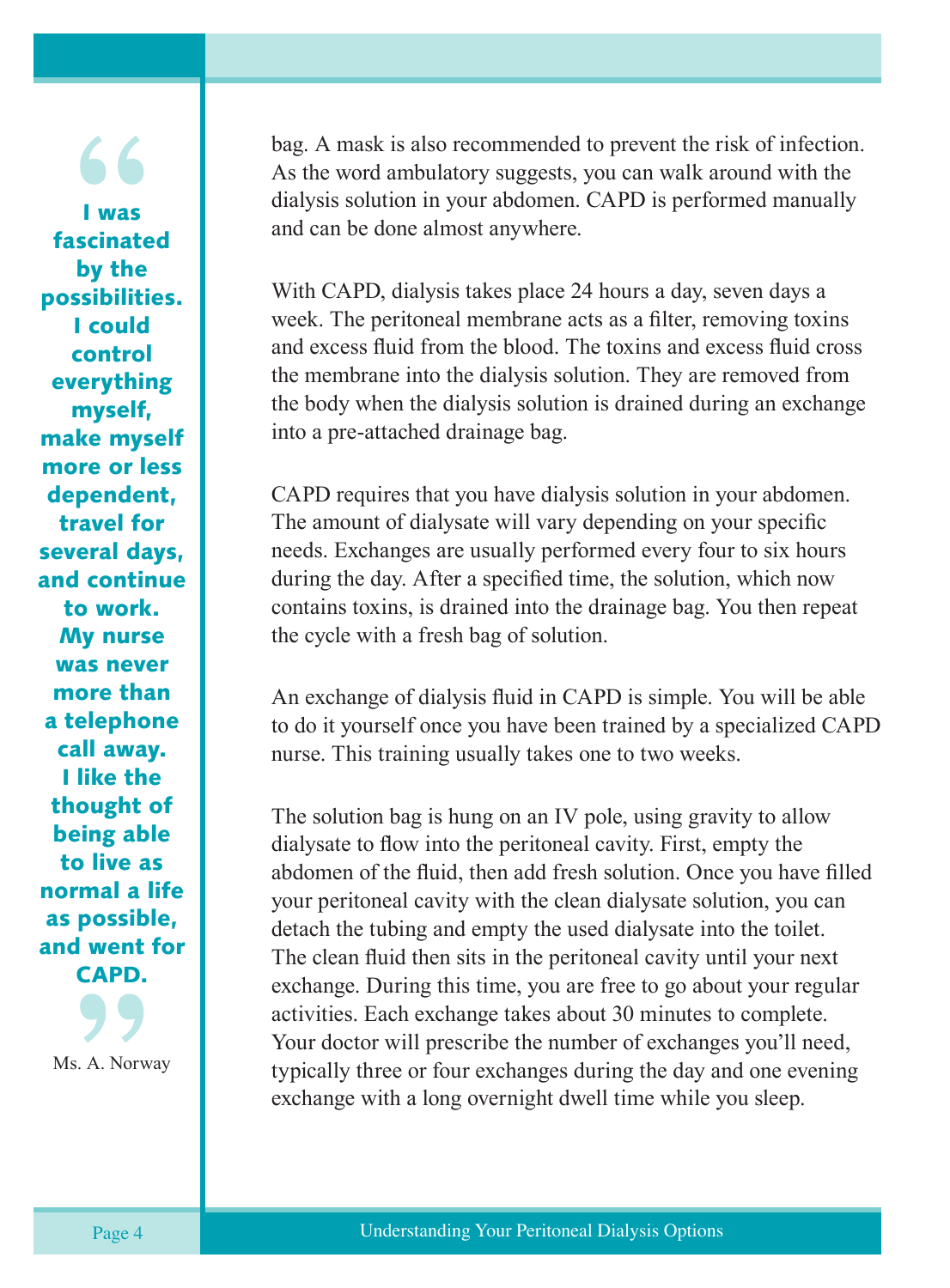# PROS

- CAN BE DONE IN MANY LOCATIONS, MAKING IT EASIER TO TRAVEL AND WORK.
- NO NEEDLES.
- FLEXIBLE SCHEDULE AND INCREASED INDEPENDENCE.
- FEWER FLUID AND DIET RESTRICTIONS THAN HEMODIALYSIS.
- NO MACHINE IS NECESSARY.
- TRAINING IS EASIER THAN HOME HEMODIALYSIS.
- ONGOING (CONTINUOUS) DIALYSIS SIMULATES NORMAL KIDNEY FUNCTION.
- OFTEN PROVIDES BETTER BLOOD PRESSURE CONTROL.
- PROLONGS REMAINING KIDNEY FUNCTION.

# CONS

- TREATMENTS ARE USUALLY PERFORMED FOUR TIMES PER DAY.
- NOT ALL DIALYSIS FACILITIES OFFER CAPD.
- YOUR ABDOMEN IS ALWAYS FULL OF FLUID, WHICH MAY INCREASE THE SIZE OF YOUR WAIST.
- REQUIRES THE INSERTION OF A PERMANENT CATHETER.
- PROCEDURES MUST BE CLOSELY FOLLOWED TO REDUCE THE RISK OF INFECTION IN THE PERITONEAL CAVITY OR AT THE EXIT SITE.
- STORAGE SPACE NEEDED IN YOUR HOME FOR SUPPLIES.

### CONTINUOUS CYCLING PERITONEAL DIALYSIS (CCPD)

The other form of PD requires a machine, called a **cycler**. This type of cycler-assisted PD is called CCPD. Sometimes called **automated peritoneal dialysis (APD)**, this treatment is done at home with your catheter connected to the cycler machine.

CCPD is a simple procedure. The machine automatically controls the timing of exchanges, drains the used solution, and fills the peritoneal cavity with new solution. The machines are easy to operate and have built-in safety devices. They are portable and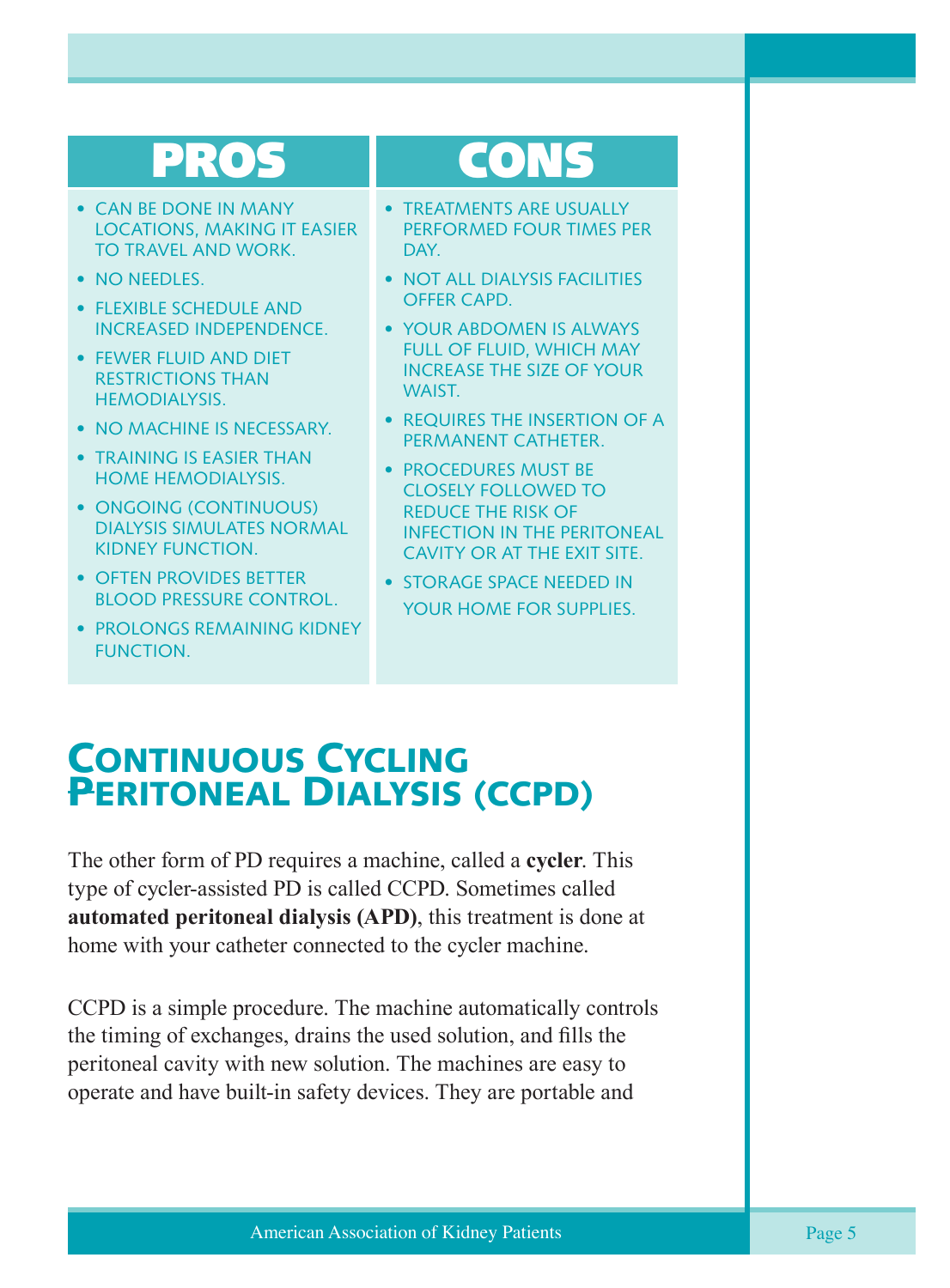66 I'm not scared; I'm not concerned about what I might look like. If I can feel better then that's the main thing. It's not the end of the world, it's the beginning of feeling better - being 'cleaner' inside, and getting on with your life.

Mr. C. Ehrlich

about the size of a small suitcase. They can be used wherever there is an electricity supply.

# PROS

- FLEXIBLE SCHEDULE AND INCREASED INDEPENDENCE.
- UNLIKE HOME HEMODIALYSIS, YOU DON'T NEED A PARTNER AND TRAINING IS EASY.
- USUALLY DONE WHILE YOU SLEEP.
- FEWER FLUID AND DIET RESTRICTIONS THAN HEMODIALYSIS.
- NO NEEDLES.
- YOU CAN EASILY TRAVEL WITH YOUR CYCLER AND HAVE SUPPLIES SHIPPED TO YOUR DESTINATION, OR YOU CAN SWITCH TO CAPD WHEN YOU'RE TRAVELING.
- ONGOING (CONTINUOUS) DIALYSIS SIMULATES NORMAL KIDNEY FUNCTION.
- OFTEN PROVIDES BETTER BLOOD PRESSURE CONTROL.
- PROLONGS REMAINING KIDNEY FUNCTION.

# CONS

- A MACHINE IS NEEDED.
- YOU MAY HAVE TO DO AN EXTRA EXCHANGE DURING THE DAY.
- YOU MAY BE AWAKENED DURING THE NIGHT BY THE CYCLER MACHINE'S NOISES.
- REQUIRES THE INSERTION OF A PERMANENT CATHETER.
- PROCEDURES MUST BE CLOSELY FOLLOWED TO REDUCE THE RISK OF INFECTION IN THE PERITONEAL CAVITY OR AT THE EXIT SITE.
- STORAGE SPACE NEEDED IN YOUR HOME FOR SUPPLIES.

Patients on either type of PD are relatively independent and can manage their own care at home. However, PD is not always trouble free. The following are some things to consider when making a treatment choice.

**Responsibility:** Some patients get tired of doing dialysis every day. If this is a problem, talk to your PD nurse who may be able to help you incorporate more flexibility into your routine, including a "holiday from PD" using hemodialysis.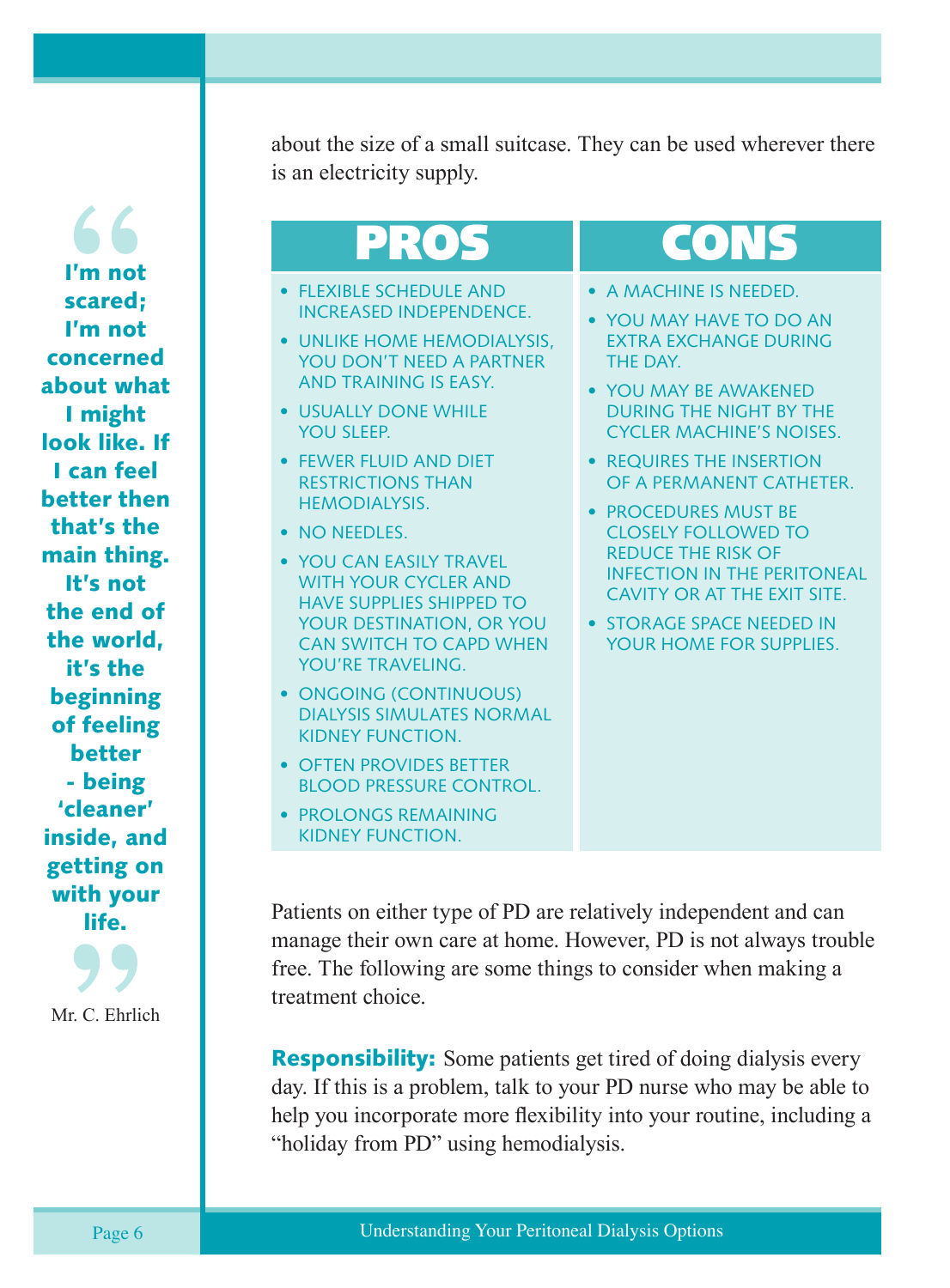**Body Image:** Some PD patients find it difficult to accept a permanent PD catheter. They worry the catheter may affect their sexual activity and their relationship with their partner. PD nurses and social workers can help with tips on how to disguise the PD catheter. PD also tends to stretch the abdomen, giving it a rounded appearance. Keeping fit and doing exercises will help.

**Fluid Overload:** When there is too much fluid in the body, it can cause a sudden increase in body weight, swollen ankles and/or shortness of breath. Generally, dialysis patients need to restrict their fluid intake to prevent fluid overload. PD patients, however, have more flexible fluid allowances than hemodialysis patients.

**Discomfort:** Some PD patients find having dialysis fluid in their abdomen uncomfortable. They feel full, bloated or experience back pain.

**Peritonitis:** This is an infection of the peritoneum, usually caused by bacteria entering through or around the catheter. This can happen when patients touch the open ends of the connections between the bag of dialysis fluid and the catheter. Sometimes, contamination around the catheter at the exit site can lead to peritonitis. Peritonitis is greatly reduced by following correct dialysis techniques. On average, patients can expect to get less than one episode of peritonitis every year. Some patients never get one. Peritonitis is easy to recognize because it makes your dialysis fluid cloudy. Some patients also experience abdominal pain and fever. Most germs and infections can be treated with antibiotics, but some are very hard to treat. Prompt medical attention is necessary. For more information on peritonitis, please speak with your physician.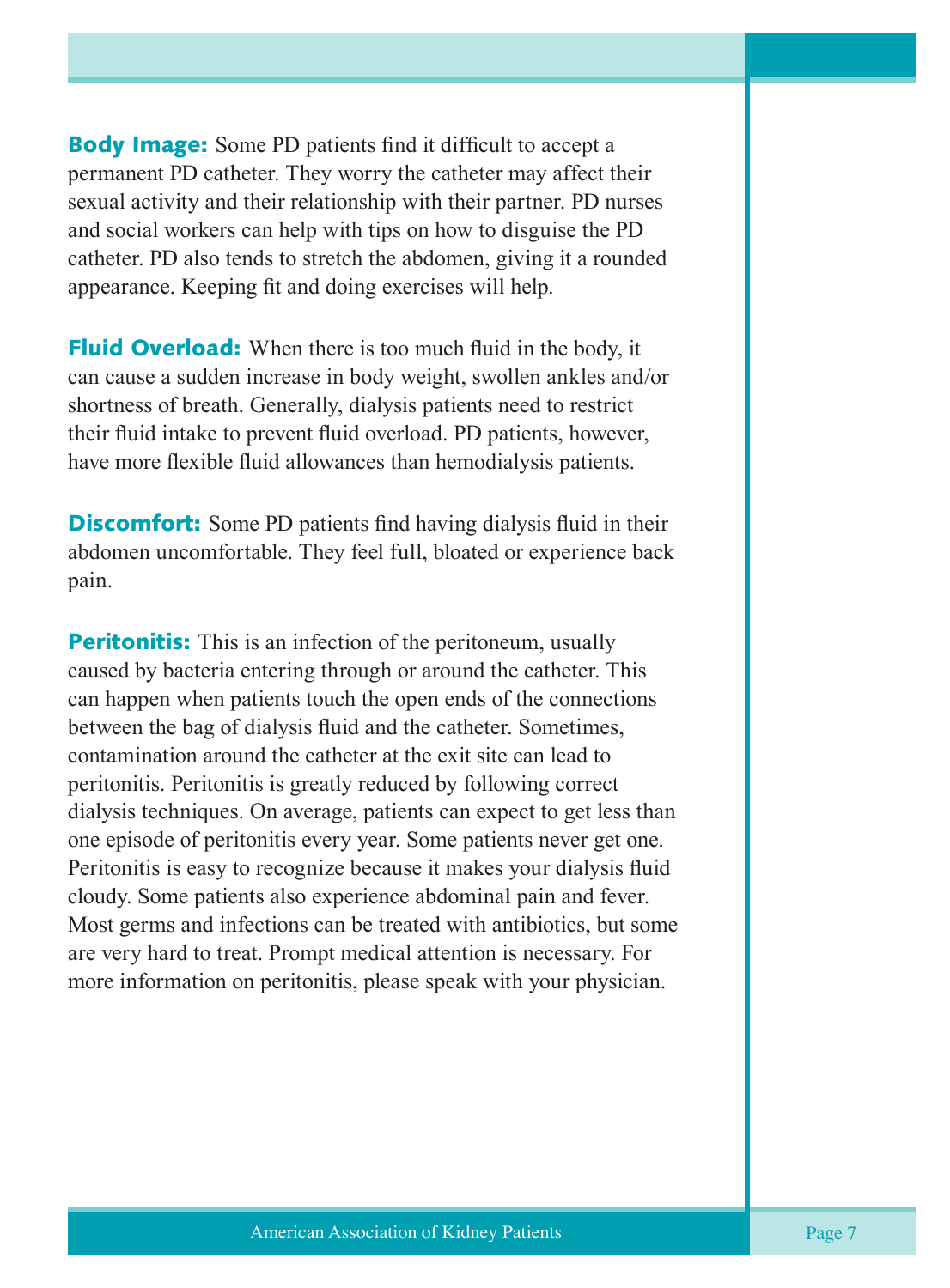### IN CONCLUSION

This brochure was developed by the American Association of Kidney Patients (AAKP) to help patients make educated and informed decisions about the type of treatment available. If you are interested in changing your present treatment, talk to your nephrologist.

In evaluating the different PD options, please keep in mind:

#### 1. EVERY PATIENT IS UNIQUE.

- 2. EACH WILL HAVE DIFFERENT OUTCOMES AND EXPERIENCES WITH TREATMENTS.
- 3. NOT ALL TREATMENT TYPES MAY BE AVAILABLE IN ALL AREAS.

#### 4. SOME TREATMENT TYPES MAY NOT BE AN OPTION FOR YOU.

To assess whether you may be a good candidate for PD, see the Self-Assessment Tool on page 11.

We hope you found this brochure helpful in explaining your PD options. Remember to talk with your physician if you have additional questions.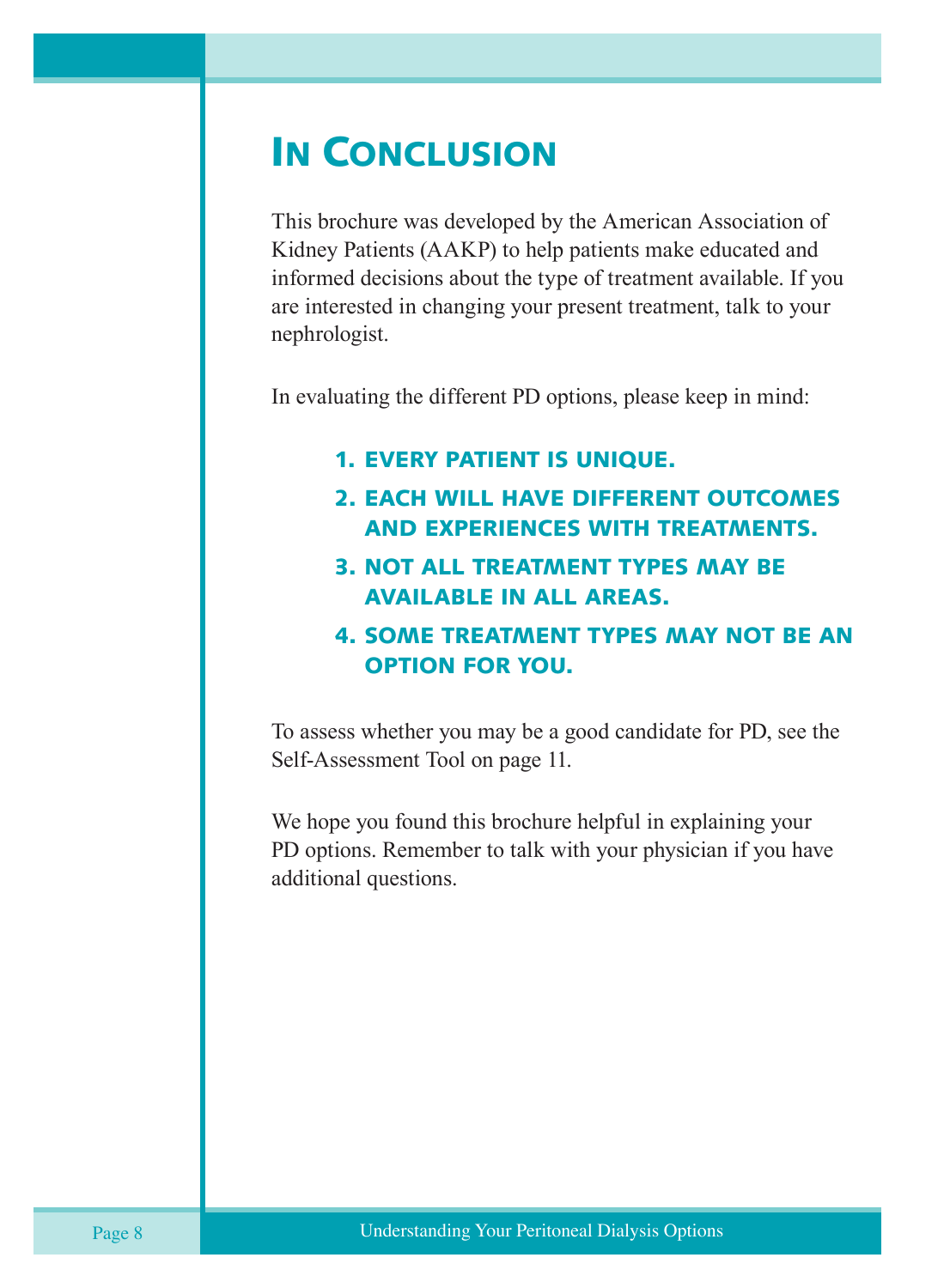### **GLOSSARY**

**Adequacy:** This is a general term that refers to how well dialysis is working. It measures the amount of toxins removed from the blood. Your doctor will test for adequacy. The results of the adequacy test determine the amount of dialysis needed. As a result of this test, patients may need a change in their dialysis prescription. For more information, refer to the "AAKP Peritoneal Dialysis Advisory" available by calling AAKP at (800) 749-2257.

Automated Peritoneal Dialysis (APD): *See Continuous Cycling Peritoneal Dialysis (CCPD).*

**Catheter:** Sterile tubing surgically placed in the abdomen that allows for the exchanges in peritoneal dialysis.

#### Continuous Ambulatory Peritoneal Dialysis (CAPD):

A form of peritoneal dialysis in which the blood is always being cleaned using a system of bags and tubing. No machine is required.

#### Continuous Cycling Peritoneal Dialysis (CCPD): A

form of peritoneal dialysis that uses a machine. The machine automatically performs the exchanges while the person sleeps. This is sometimes called APD.

**Cycler:** Machine used to perform CCPD.

**Dialysis:** The process of artificially cleaning toxins from the blood through a medical procedure. *See also CAPD and CCPD.*

**Exchange:** Term used to describe each time the dialysis fluid (dialysate) used in peritoneal dialysis is drained and refilled.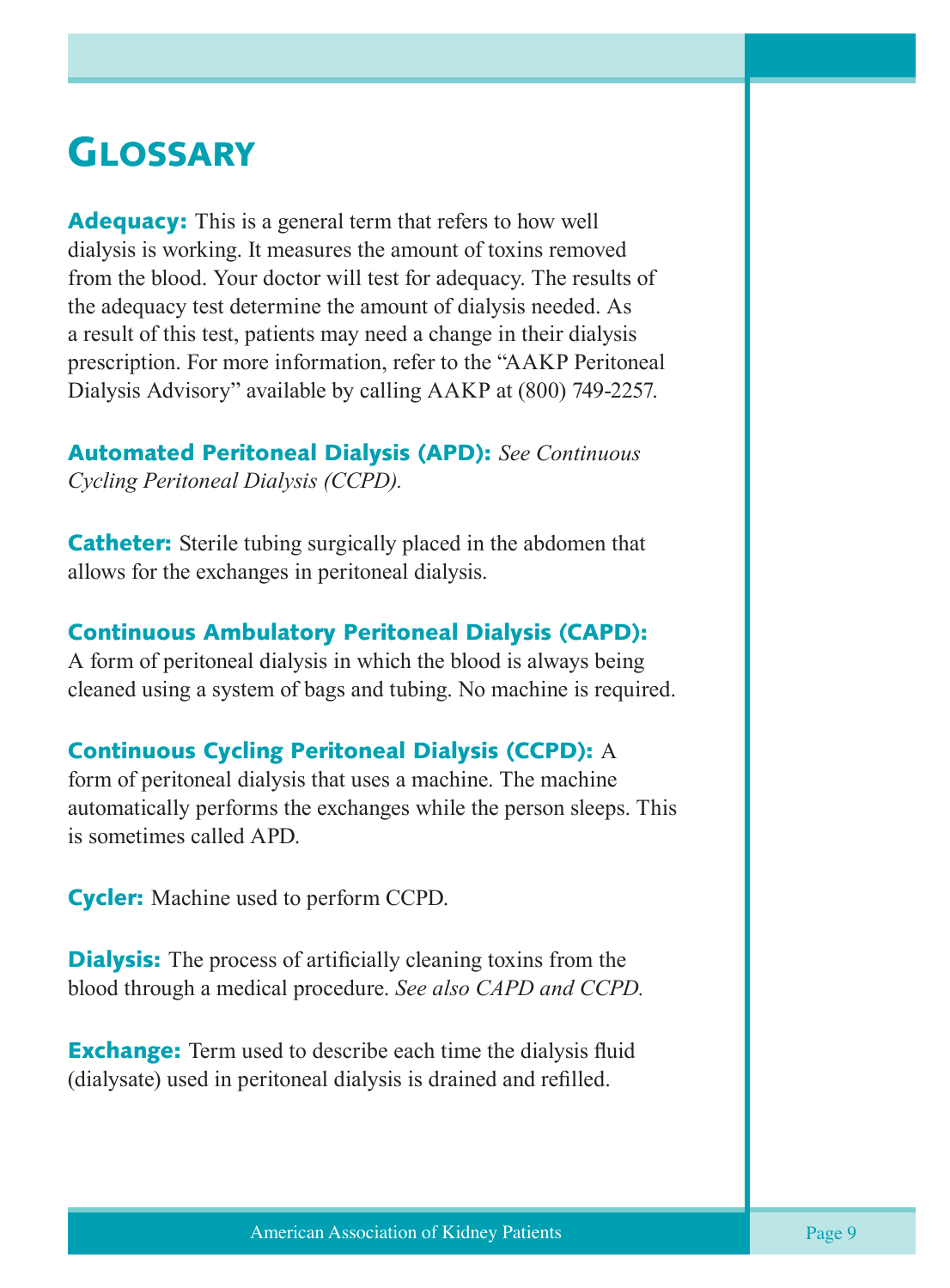**Peritoneal Cavity:** The space in the abdomen that holds the major organs. The inside of this space is lined with the peritoneum.

**Peritoneal Dialysis:** Cleaning the blood by using the lining of the abdomen as a filter.

**Peritoneal Membrane:** A sac, resembling cellophane with tiny holes, which serves as a lining of the abdominal cavity and holds organs in place within the peritoneal cavity.

**Peritoneum:** The lining of the peritoneal cavity.

**Peritonitis:** An inflammation of the peritoneal membrane. This inflammation causes an infection in the peritoneal membrane. Peritonitis is treated with antibiotics that are included in a special type of peritoneal dialysate.

**Urea:** A toxin the body makes when protein is broken down. Levels of urea in the blood are a measure of how well the dialysis treatment is working.

**Uremia:** When toxins that are normally removed by the kidneys build up in the blood, leading to symptoms such as poor appetite, nausea, vomiting, fatigue and inability to concentrate.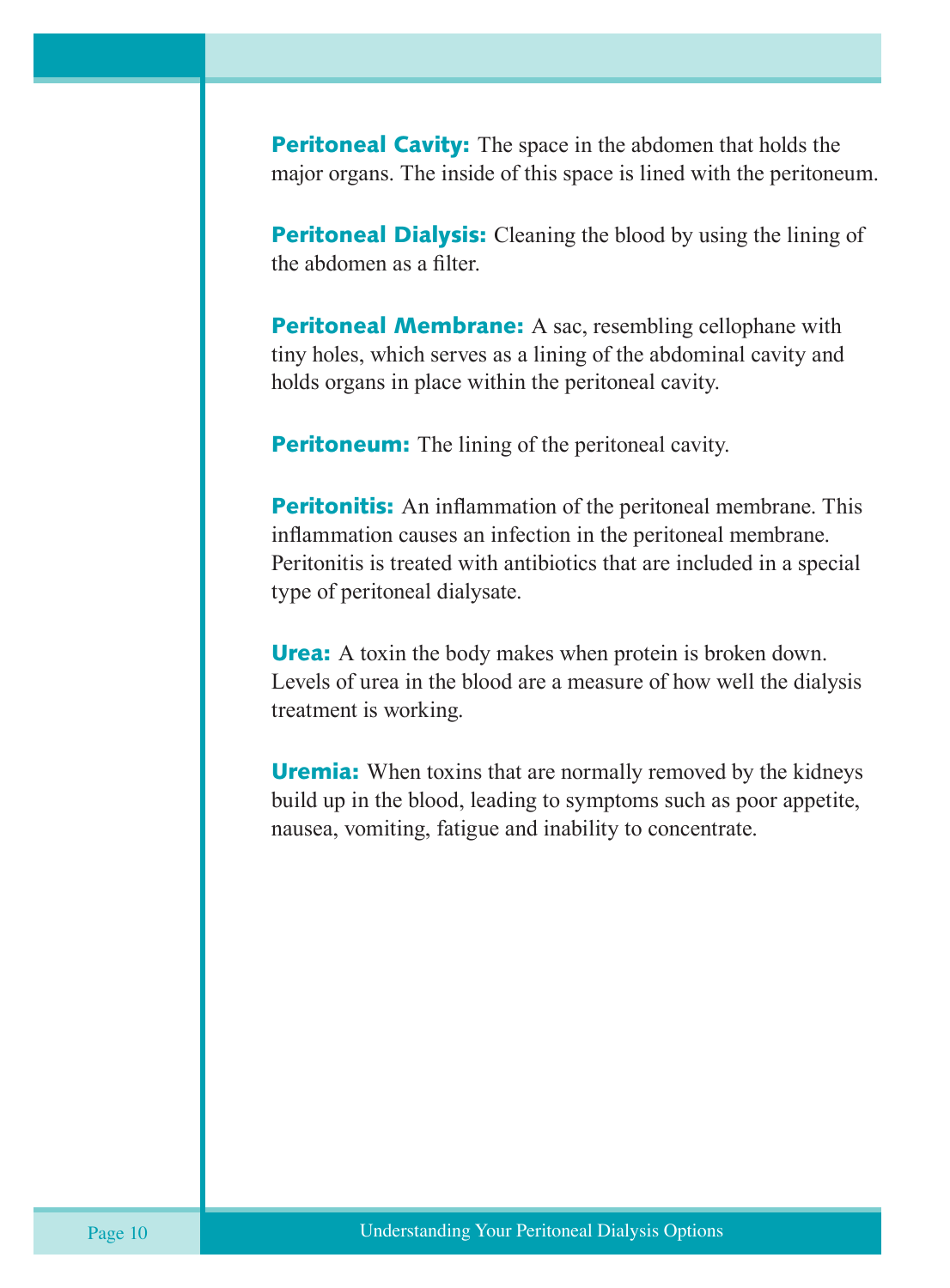## SELF-ASSESSMENT TOOL

If you think peritoneal dialysis (PD) may be a good treatment option for you, take a look at the questions below. Your answers to these questions can help your physician assess how PD may fit your health and lifestyle needs.

- 1. Do you work outside of the home? If you do, PD may be an ideal option since you are able to maintain your normal work balance with minimal interruption from your therapy.
- 2. Do you live in a rural area making traveling to a dialysis center difficult? PD may be appropriate for you since it gives you the freedom to dialyze and manage your disease primarily from home.
- 3. Do you have impaired vision? Since you are managing your own treatments, you may need assist devices or family support to allow you to perform PD at home.
- 4. Is your hand strength or dexterity impaired? If you live alone, you will need to see if assist devices can allow you to perform PD at home.
- 5. If you are diabetic, is your diabetes well-controlled? Many diabetic patients do very well on PD, but it is important that you work with your physician to find the best treatment for you.
- 6. Do you have adequate storage space for dialysis supplies? Each month, you will have many boxes (approximately 30-40) that will be stored. The supply company can sometimes deliver more frequently if space is limited.
- 7. Have you had multiple abdominal surgeries? Some people with major abdominal surgeries or scarring of the peritoneal membrane may not be good candidates for PD.
- 8. Will you and a possible support person be able to devote time for proper training? A support person is not required, but may prove to be very helpful in administering treatment.
- 9. Do you have a phone? This is essential for contact between the patient and a designated nearby dialysis unit, as well as ordering supplies.
- 10. Do you think you would be comfortable accepting the responsibilities associated with PD? With the independence PD offers, it also requires responsibility on the patient's part.

Now that you have answered these questions, take them to your physician and discuss whether PD may be right for you.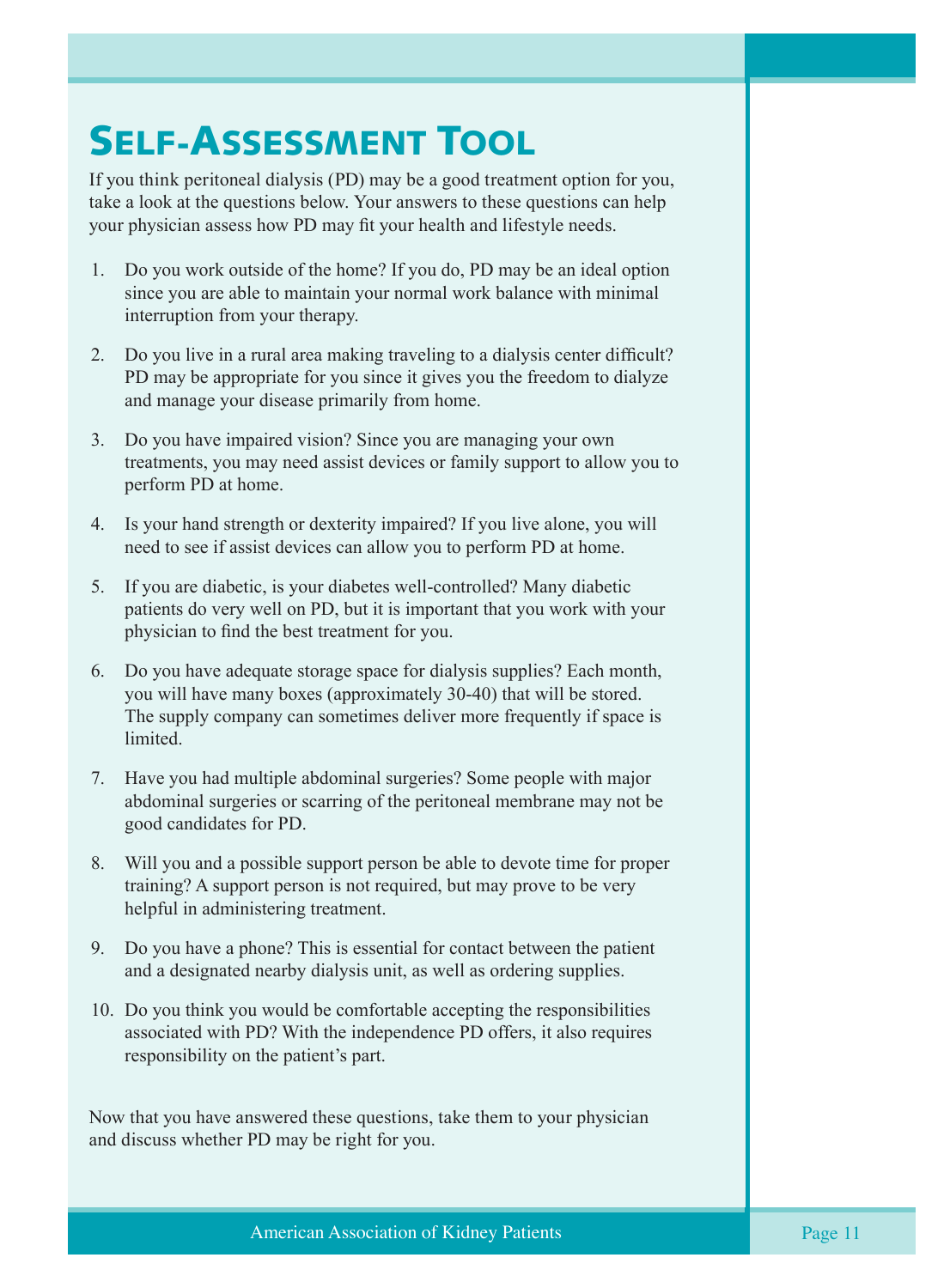| <b>NOTES</b> |  |
|--------------|--|
|              |  |
|              |  |
|              |  |
|              |  |
|              |  |
|              |  |
|              |  |
|              |  |
|              |  |
|              |  |
|              |  |
|              |  |
|              |  |

÷,

-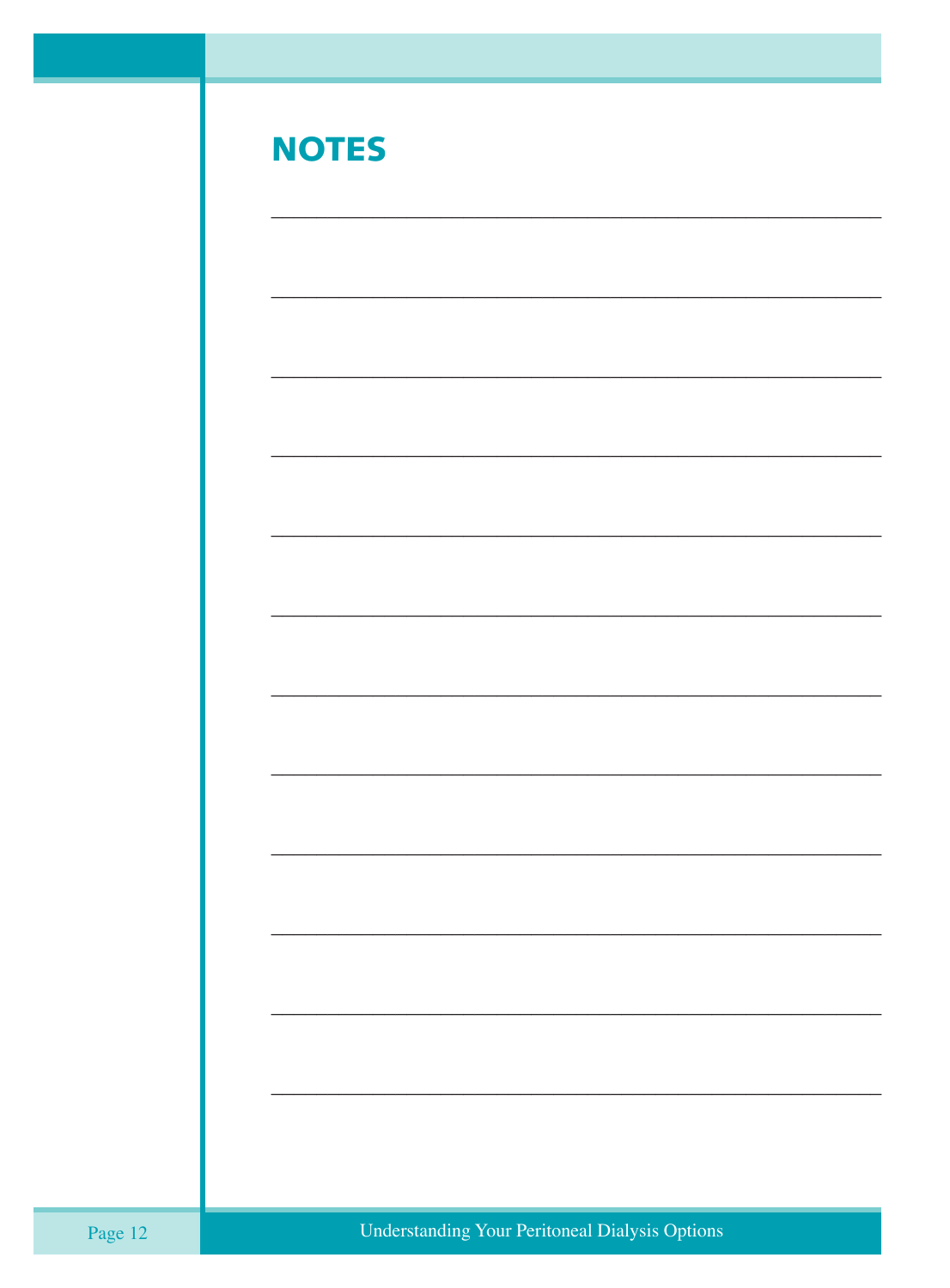# AAKP MEMBERSHIP

#### Membership Form

Please include my membership in AAKP at the following level:

- **Patient/Family Member (\$25)**
- Professional Member (\$35)
- Sustaining/Physician Member (\$100)
- Institutional Member (\$150)
- Life Member (\$1,000)

For memberships outside the United States, please add an additional \$30 for foreign postage.

Please return completed form and payment to:

American Association of Kidney Patients

3505 E. Frontage Rd., Suite 315 Tampa, Florida 33607 (800) 749-2257

| Name                                      |                                                                                                                                                                                                                                                                                                                                                                                                                                                                                                                                                                                             |     |  |  |  |  |
|-------------------------------------------|---------------------------------------------------------------------------------------------------------------------------------------------------------------------------------------------------------------------------------------------------------------------------------------------------------------------------------------------------------------------------------------------------------------------------------------------------------------------------------------------------------------------------------------------------------------------------------------------|-----|--|--|--|--|
| <b>Street Address</b>                     |                                                                                                                                                                                                                                                                                                                                                                                                                                                                                                                                                                                             |     |  |  |  |  |
| City                                      | State                                                                                                                                                                                                                                                                                                                                                                                                                                                                                                                                                                                       | Zip |  |  |  |  |
| Telephone                                 |                                                                                                                                                                                                                                                                                                                                                                                                                                                                                                                                                                                             |     |  |  |  |  |
| Enclosed is an additional contribution of |                                                                                                                                                                                                                                                                                                                                                                                                                                                                                                                                                                                             |     |  |  |  |  |
|                                           | $\frac{\text{S}_{\text{________}}}{\text{S}_{\text{________}}}-\frac{\text{I}_{\text{________}}}{\text{S}_{\text{________}}}-\frac{\text{I}_{\text{________}}}{\text{S}_{\text{________}}}-\frac{\text{I}_{\text{________}}}{\text{S}_{\text{________}}}-\frac{\text{I}_{\text{________}}}{\text{S}_{\text{________}}}-\frac{\text{I}_{\text{________}}}{\text{S}_{\text{________}}}-\frac{\text{I}_{\text{________}}}{\text{S}_{\text{________}}}-\frac{\text{I}_{\text{________}}}{\text{S}_{\text{________}}}-\frac{\text{I}_{\text{________}}}{\text{S}_{\text{________}}}-\frac{\text$ |     |  |  |  |  |
| many patient programs.                    |                                                                                                                                                                                                                                                                                                                                                                                                                                                                                                                                                                                             |     |  |  |  |  |
|                                           |                                                                                                                                                                                                                                                                                                                                                                                                                                                                                                                                                                                             |     |  |  |  |  |
| Method of Payment:                        |                                                                                                                                                                                                                                                                                                                                                                                                                                                                                                                                                                                             |     |  |  |  |  |

Check Visa, Mastercard, AmEx or Discover

Account #: \_\_\_\_\_\_\_\_\_\_\_\_\_\_\_\_\_\_\_\_\_\_\_\_\_\_\_\_\_\_\_\_\_\_\_\_

| <b>Expiration Date:</b> |  |  |
|-------------------------|--|--|
|                         |  |  |

Signature: \_\_\_\_\_\_\_\_\_\_\_\_\_\_\_\_\_\_\_\_\_\_\_\_\_\_\_\_\_\_\_\_\_\_\_\_

#### Membership Benefits

- A subscription to AAKP's magazines, aakpRENALIFE and Kidney Beginnings: The Magazine.
- An opportunity to subscribe to AAKP's electronic newsletters; AAKP Renal Flash, Kidney Beginnings: The Electronic Newsletter, Kidney Transplant Today and AAKP Public Policy Briefing.
- Access to the AAKP Web site (www.aakp.org), which displays useful health care information and provides links to other renal-related sites.
- A membership packet filled with an array of informational brochures on issues affecting the care and treatment of kidney patients.
- Access to special interest brochures that address changing medical technology.
- Local AAKP chapters in your community (where available) that provide social and educational support to you and your family with meetings, newsletters and group activities.
- An opportunity to attend our Annual Convention, a four-day event featuring seminars addressing treatment options, rehabilitation, and psychological and social concerns of kidney disease patients.

#### How AAKP Helps You and Your Family

- Assuring your voice is heard and your interests are represented through actively defending the rights of kidney patients in Washington, D.C., and the renal community.
- Focusing on issues such as treatment options, adequacy of care, access to rehabilitation, employment and many other issues that address the needs of patients and their families.
- Encouraging the development of local patient and family support groups.
- Conducting patient conferences and seminars that help patients and their families deal with the medical, psychological and social concerns associated with kidney disease.